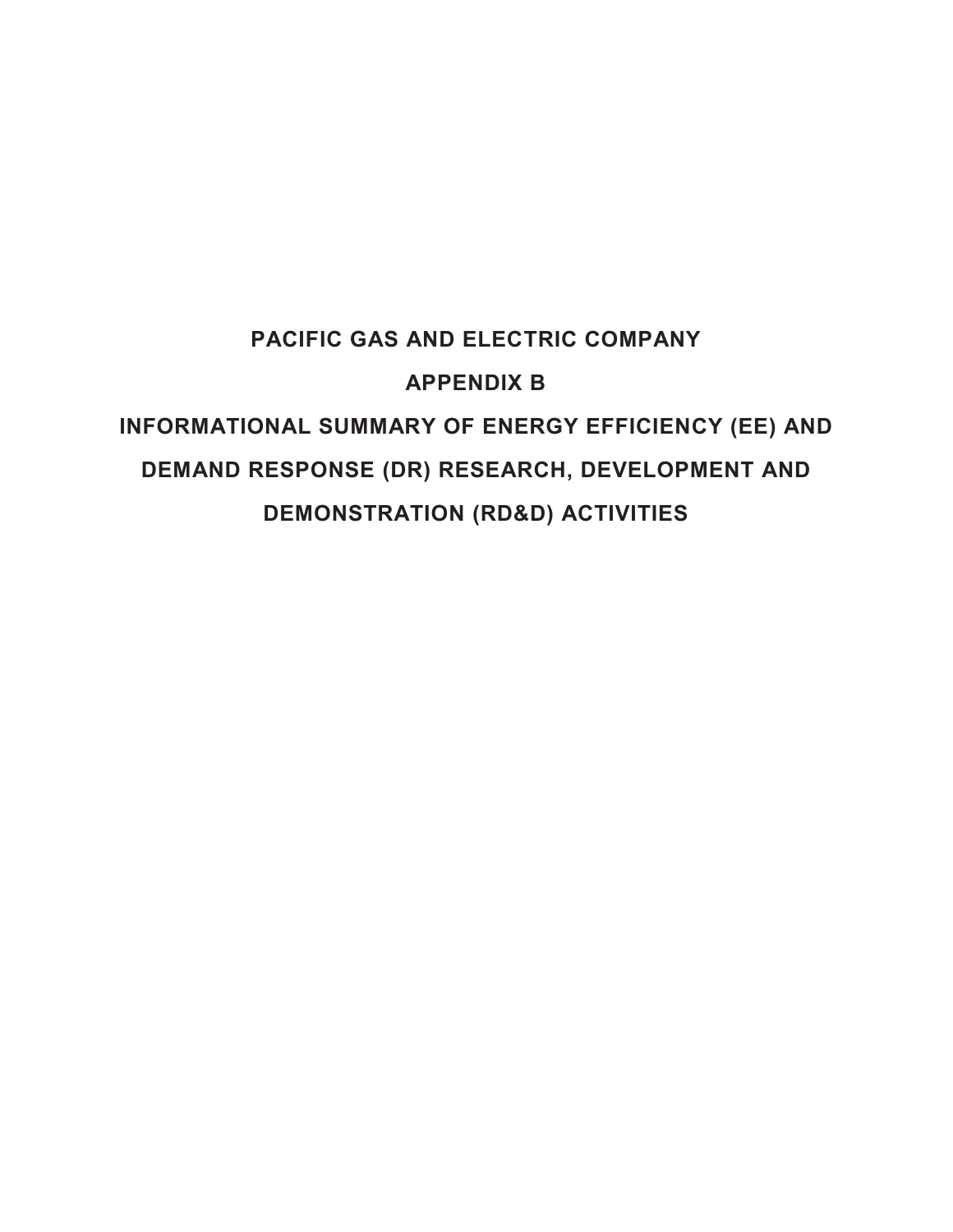### **Pacific Gas and Electric Company Appendix B Informational Summary of Energy Efficiency (EE) and Demand Response (DR) Research, Development and Demonstration (RD&D) Activities**

 part of the EE or DR Program are not funded in EPIC. The Electric Program Investment Charge (EPIC) Decision 13-11-025 requires informational summaries of the investor-owned utilities' (IOU) "RD&D" activities undertaken as part of their approved Energy Efficiency (EE) and Demand Response (DR) portfolios. Pacific Gas and Electric Company's (PG&E) understanding is that the California Public Utilities Commission (CPUC or Commission) requests this information to confirm non-duplication of efforts as well as to demonstrate that projects rejected as

# *PG&E's EE, DR and EPIC Programs Are Distinct Programs With Separate Objectives*

PG&E established its EE Program in 1976 and its DR Program in 1959. Each program has a **distinct** program focus, which is described in further detail below and is **separate**  from EPIC's focus. Both the EE and DR programs are subject to quarterly filings which include detailed project specific information. A summary of RD&D type activities has been provided here in Table B-2 along with the reference to those respective and detailed filings.

PG&E maintains coordination between the EE, DR and EPIC programs to avoid duplication while also identifying potential complementary efforts.

 areas for collaboration. The program owners have developed program guidelines to While each program has a different intent and focus area, the programs owners meet regularly to review projects to confirm there is no duplication and also identify potential delineate the differing focus areas which will be used and refined on an ongoing basis, and is provided in Table B-1

## *Summary of Energy Efficiency and Demand Response RD&D –Type Activities*

# *Energy Efficiency Programs and EPIC*

 stronger pre-commercial technology focus for EPIC. The EE-ETP Program facilitates PG&E's EE Program is part of California's statewide program enabling energy efficiency products and services for customers, including rebates and incentives, energy analyses, training and education. Activities in the Energy Efficiency – Emerging Technology Program (EE-ETP) Program are not generally considered "RD&D" as they are focused on assessing, demonstrating, and deploying existing technologies; compared to the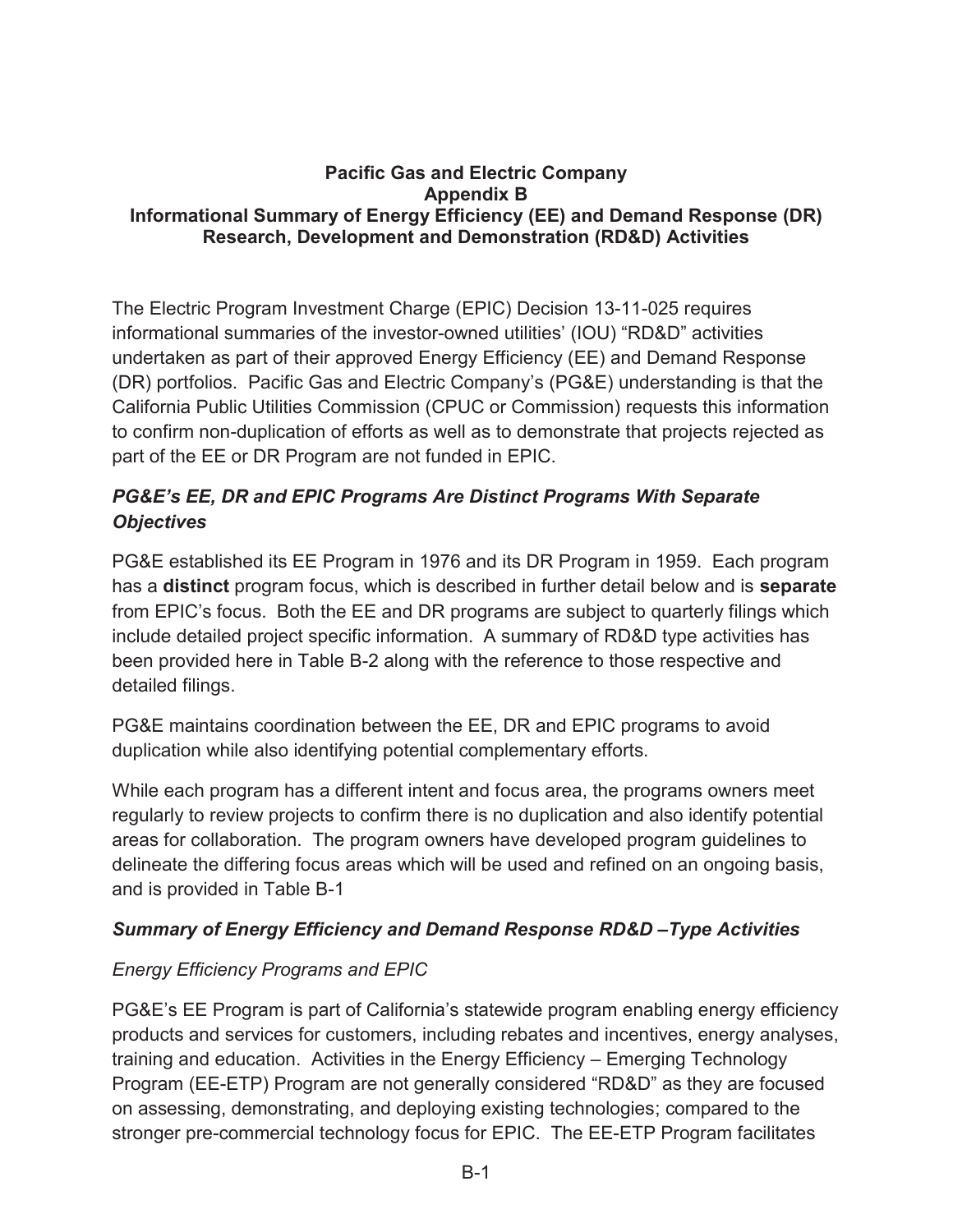practices, and tools. customer adoption of commercially available new and underutilized EE technologies,

*In general, the distinction PG&E makes between EE-ET and EPIC programs is that EPIC has a focus on pre-commercial electric grid integration, interaction and gridoperationalization of EE technologies at the aggregated level (i.e., aggregated saved load from individually focused EE technologies), as opposed to EE-ET's focus on customer side technologies and individual customer adoption via incentives. The market facilitation of new technologies, a component of EE-ET, is explicitly disallowed in EPIC for the IOUs thereby further delineating IOU EE and EPIC programs. Finally, while EE-ET is for both electric and gas applications, EPIC is for Electric Technology Demonstration and Deployment only.* 

*Demand Response Program and EPIC* 

**• Demand Response Emerging Technologies (DRET) Program and Demand** *Response (DR) Pilot Program* 

reduction of electricity consumption in response to either economic or reliability signals. PG&E's DR Program is part of California's statewide program enabling customer shift or Activities in the DRET Program or DR Pilot Program are not generally considered "RD&D" as they are focused on assessing, demonstrating, and deploying existing technologies; compared to the pre-commercial technology focus for EPIC. PG&E's DRET Program facilitates customer adoption of DR technologies, strategies, and services. PG&E's DR Pilot Program tests new concepts or program design, to address a specific area of concern or gap in existing DR programs or to advance a new DR policy or operational requirement.

*In general, the distinction PG&E makes between both DR-ET and EPIC programs is that EPIC has a focus on pre-commercial electric grid integration, interaction and gridoperationalization of DR technologies at the aggregated level (i.e., aggregated reduced load from individually focused DR programs) as opposed to DRET's focus on customer side technologies and individual customer adoption. The market facilitation of new technologies, a component of DR-ET, is explicitly disallowed in EPIC for the IOUs thereby further delineating IOU DR and EPIC programs.*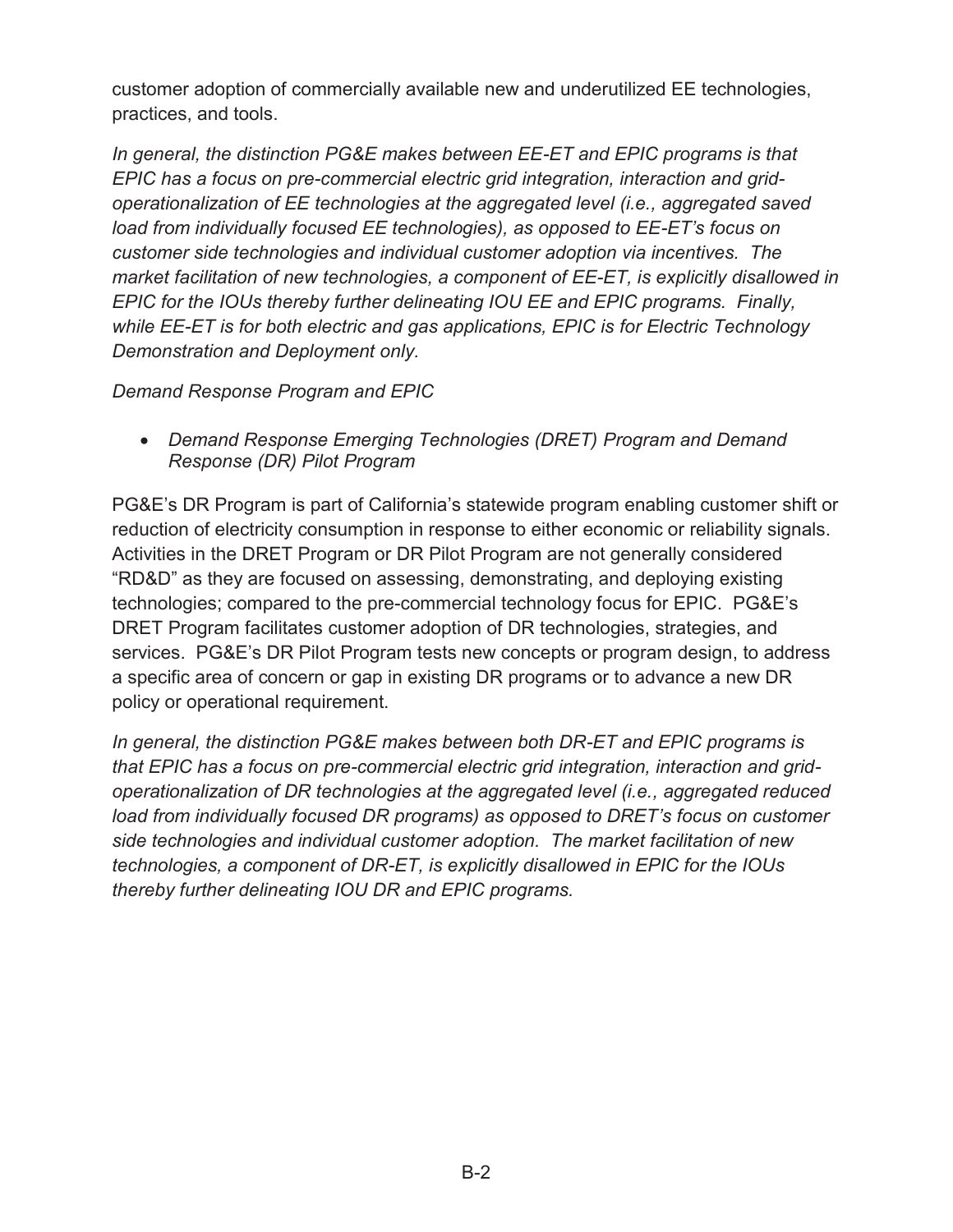## *Electric Program Investment Charge (EPIC) Has a Distinct and Mandatory Focus Area on Safety, Reliability and/or Affordability/Cost-effective Policy Advancement as It Relates to the Grid*

The EPIC program is primarily focused on the demonstration of pre-commercial technologies in addition to not yet widely commercialized strategies and technologies to enable the safe, reliable operations of the grid while advancing policy cost-effectively. IOU EPIC funds are used for Technology Demonstration and Deployment that map to the Electric Value Chain areas Grid operations/Market Design, Transmission, Distribution, and Grid integration of Demand Side management elements (such as EE and DR). Utilities EPIC funds cannot be used for Generation only Technology Demonstration & Deployment.

In order to demonstrate the focus of each program area, Table B-1 summarizes the EE-ETP, DR-ET and DR Pilot, and EPIC programs described above.

|                                                                                                                  | EE<br><b>ETP</b>                                                | <b>DR</b><br><b>ET/Pilot</b>                           | <b>EPIC</b>                                           |
|------------------------------------------------------------------------------------------------------------------|-----------------------------------------------------------------|--------------------------------------------------------|-------------------------------------------------------|
| Does the program demonstrate grid<br>optimization technologies or customer side<br>technologies?                 | Customer Side                                                   | Customer Side                                          | <b>Grid Optimization</b>                              |
| Does the program demonstrate pre-<br>commercial/not yet widely commercialized<br>or commercialized technologies? | Not yet widely<br>commercialized<br>& commercially<br>available | Commercially<br>available                              | Pre-commercial<br>or not yet widely<br>commercialized |
| Does the program support electric or gas<br>applications?                                                        | Electric & Gas                                                  | Electric only                                          | Electric only                                         |
| Does the program have a demand side<br>focus or grid integration focus?                                          | Demand Side                                                     | Both (demand<br>side for ultimate<br>grid integration) | Grid Integration                                      |
| Does the program focus on the site<br>specific net effect on load or aggregated<br>effect on load?               | Site Specific                                                   | <b>Both</b>                                            | Aggregated                                            |
| What aspect of technologies does the<br>program evaluate?                                                        | Performance &<br>energy claim<br>demonstration                  | Demand claim                                           | N/A (Stronger<br>focus on<br>demonstration)           |
| Does the program evaluate the existing<br>program and process?                                                   | <b>No</b>                                                       | NO.                                                    | <b>NO</b>                                             |
| Does the program assess the technology<br>capability of peak load reduction or load<br>shifting?                 | Load reduction                                                  | <b>Both</b>                                            | <b>Both</b>                                           |
| Does the program have a focus of <b>market</b><br>facilitation of new technologies?                              | <b>YES</b>                                                      | <b>YES</b>                                             | <b>NO</b>                                             |

#### **TABLE B-1 PACIFIC GAS AND ELECTRIC COMPANY SUMMARY OF PROGRAM DIFFERENCES**

Table B-2 summarizes the activities most similar to "RD&D" in PG&E's approved EE and DR portfolios, which encompasses the EE-ETP and DR-ETP projects including project description/ purpose, funding, deliverables and progress to date.

 The EE-ETP projects listed in the table are a subset of ETP activities that can be referenced from the ETP Quarterly Database (submitted to the CPUC on April 15,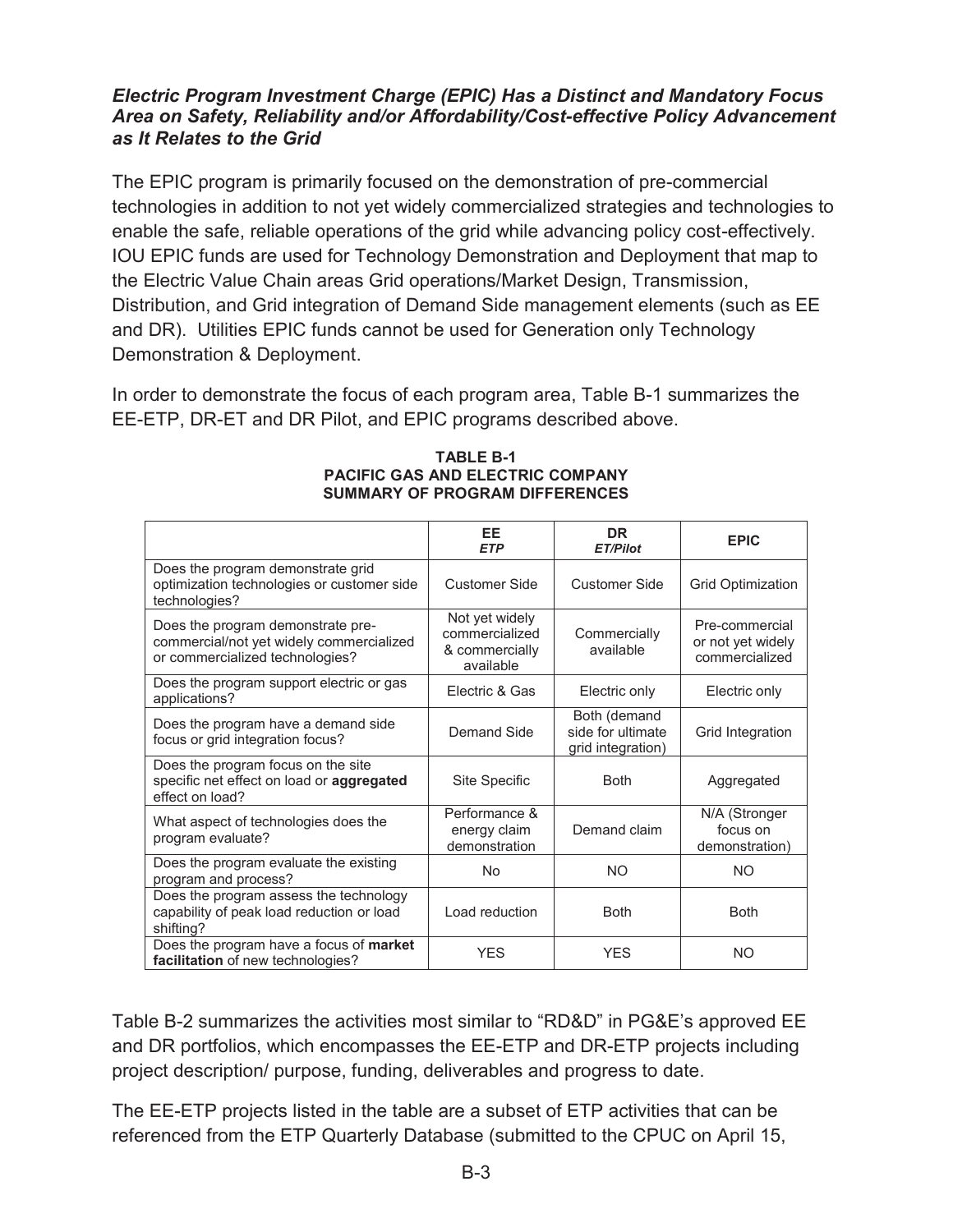2014)<sup>1</sup> and could appear similar to potential EPIC projects, however are differentiated and unique. The selected projects evaluate demand-side technologies and strategies such as residential /SMB energy management systems and real time energy usage strategies. The energy efficiency program focus for these projects is on site specific load reduction and incentive/rebate program/product development.

(submitted to the CPUC on March 31, 2014). $2$ The DR-ET projects listed in the table can be referenced from page 5 to 17 of the *Emerging Markets & Technology Demand Response Projects 2014 Semiannual Report* 

 The DR Pilot projects listed in the table can be referenced from page 176 to 178 of the *Decision 12-04-045: Decision Adopting Demand Response Activities and Budgets for 2012 through 2014 (April 19, 2012.)*<sup>3</sup>

[Projects/Reports/PGE/2014/DemandResponse2012-2014-](https://www.pge.com/regulation/DemandResponse2012-2014-Projects/Reports/PGE/2014/DemandResponse2012-2014-Projects_Report_PGE_20140331_300398.pdf) Projects\_Report\_PGE\_20140331\_300398.pdf.

 $\overline{a}$ 1 The ETP Quarterly Report is located at a restricted portion of [http://eestats.cpuc.ca.gov/](http://eestats.cpuc.ca.gov). 2 [https://www.pge.com/regulation/DemandResponse2012-2014](https://www.pge.com/regulation/DemandResponse2012-2014-Projects/Reports/PGE/2014/DemandResponse2012-2014-Projects_Report_PGE_20140331_300398.pdf)-

<sup>3</sup> [https://www.pge.com/regulation/DemandResponse2012-2014-Projects/Final](https://www.pge.com/regulation/DemandResponse2012-2014-Projects/Final-Decisions/CPUC/2012/DemandResponse2012-2014-Projects_Final-Dec_CPUC_20120419_D-12-04-045_237127.pdf)-[Decisions/CPUC/2012/DemandResponse2012-2014-Projects\\_Final-Dec\\_CPUC\\_20120419\\_D-](https://www.pge.com/regulation/DemandResponse2012-2014-Projects/Final-Decisions/CPUC/2012/DemandResponse2012-2014-Projects_Final-Dec_CPUC_20120419_D-12-04-045_237127.pdf)[12-04-045\\_237127.pdf.](https://www.pge.com/regulation/DemandResponse2012-2014-Projects/Final-Decisions/CPUC/2012/DemandResponse2012-2014-Projects_Final-Dec_CPUC_20120419_D-12-04-045_237127.pdf)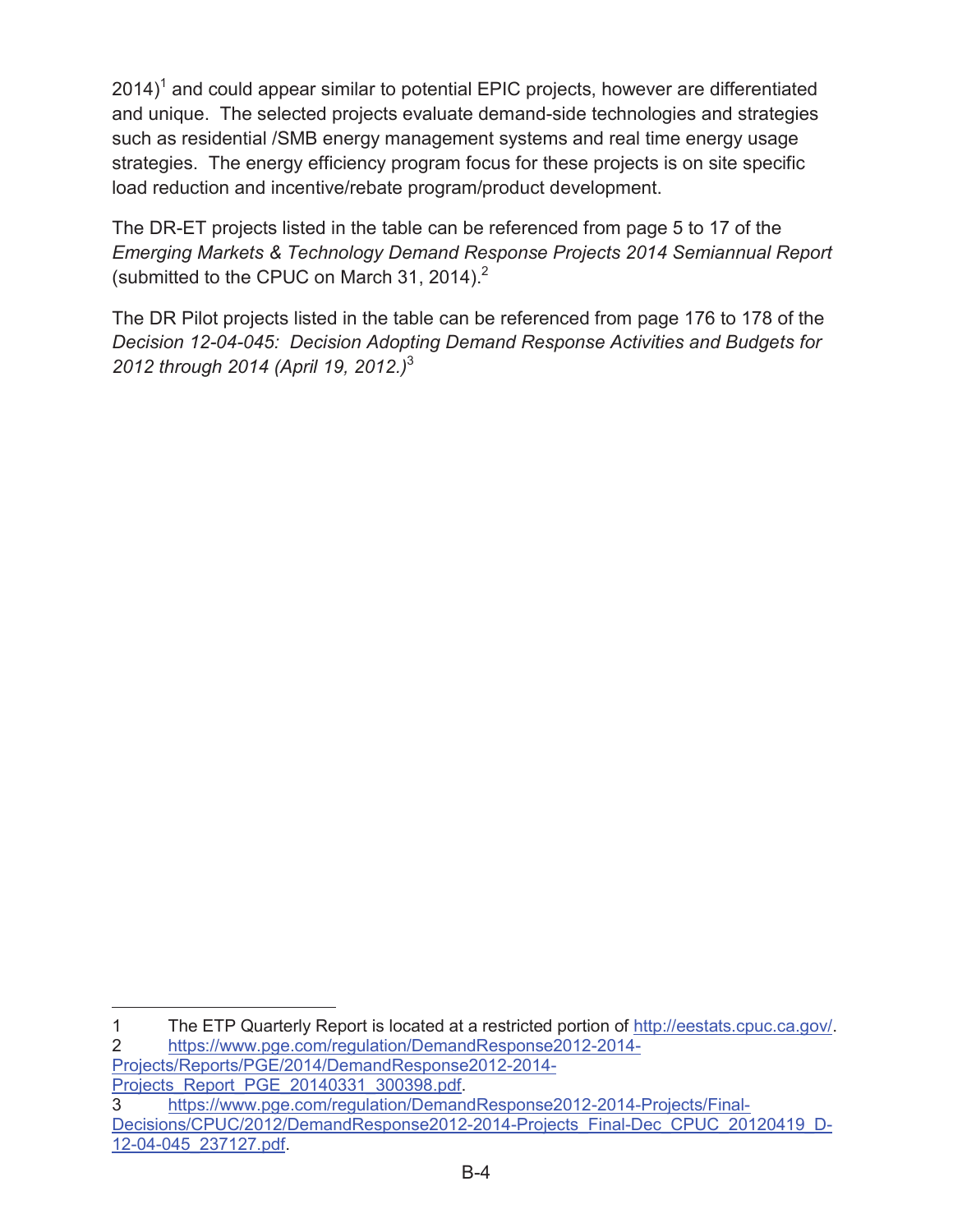#### **TABLE B-2 PACIFIC GAS AND ELECTRIC COMPANYSUMMARY OF THE ACTIVITIES IN PG&E'S APPROVED EE AND DR PORTFOLIOS**

| Project                                                                                                                                            | <b>Purpose</b>                                                                                                                                                                                                                                                                                                                                                    | <b>Funding</b> | <b>Deliverables</b> | Progress to date                 |
|----------------------------------------------------------------------------------------------------------------------------------------------------|-------------------------------------------------------------------------------------------------------------------------------------------------------------------------------------------------------------------------------------------------------------------------------------------------------------------------------------------------------------------|----------------|---------------------|----------------------------------|
| <b>EE-ET Program</b>                                                                                                                               |                                                                                                                                                                                                                                                                                                                                                                   |                |                     |                                  |
| <b>Smart Thermostats Lab</b><br>Testing and EM&V<br><b>Studies</b>                                                                                 | Evaluate load reduction potential and<br>associated energy savings potential of smart<br>thermostats at customer sites. Conduct<br>comprehensive Smart Thermostat evaluations<br>to determine the energy savings potential for<br>a vendor agnostic residential incentive<br>program.                                                                             | \$280,000      | An ET report        | Ongoing project, 30%<br>progress |
| Packaged Heating,<br><b>Ventilation and Air</b><br>Conditioning (HVAC)<br><b>Advanced Controls and</b><br><b>Sensors Scaled Field</b><br>Placement | Assessment of HVAC controls and sensors to<br>allow small and medium business (SMB)<br>customer access to functionalities previously<br>only available to large energy management<br>system for large buildings. This project will<br>speed the introduction and adoption of<br>technology and enable response to Peak Day<br>Pricing or time-of-use (TOU) rates. | \$216,000      | An ET report        | Ongoing project, 95%<br>progress |
| <b>Small Commercial</b><br><b>Energy Management</b><br>System (EMS) (Siemens<br>EcoView)                                                           | Scaled field placement to evaluate energy<br>savings in small commercial buildings with<br>Siemens EcoView EMS.                                                                                                                                                                                                                                                   | \$470,000      | An ET report        | Ongoing project, 60%<br>progress |
| ET Home Energy<br><b>Management Scaled</b><br>Field Placement of<br><b>Smart Thermostats</b>                                                       | Four phase project to track customer<br>interaction, satisfaction, and energy savings<br>from normative/behavioral messaging via<br>mobile app and web portal as it relates to<br>customers programmable communicating<br>thermostat.                                                                                                                             | \$1,206,247    | An ET report        | Ongoing project, 95%<br>progress |
| <b>Expanded West Village</b><br><b>Monitoring Project</b><br>(Ramp-up from<br>24-150 units)                                                        | Monitor major residential and non-residential<br>end uses at the community and building level<br>against planned performance specifications.                                                                                                                                                                                                                      | \$740,000      | An ET report        | Ongoing project, 80%<br>progress |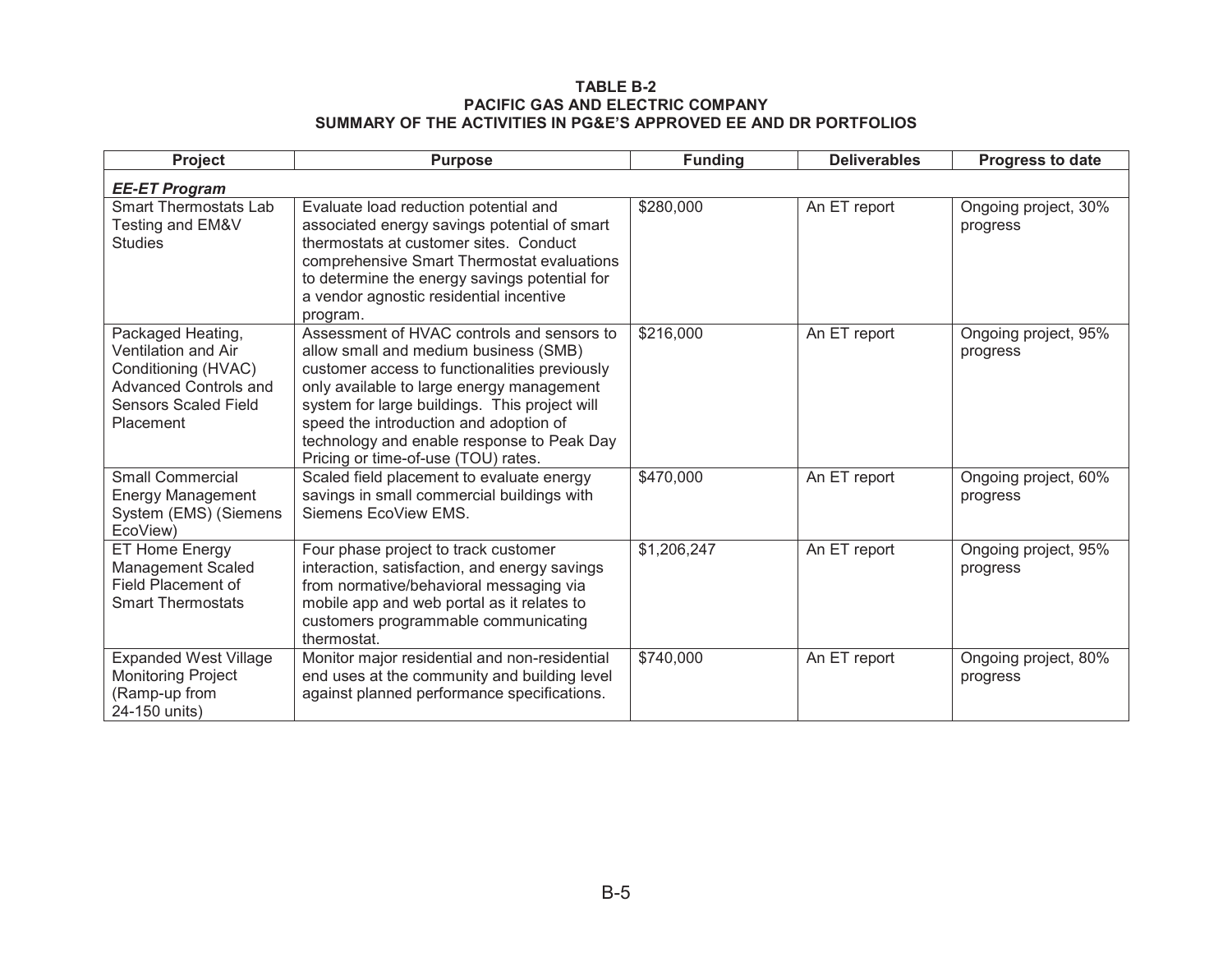#### **TABLE B-2 PACIFIC GAS AND ELECTRIC COMPANY SUMMARY OF THE ACTIVITIES IN PG&E'S APPROVED EE AND DR PORTFOLIOS(CONTINUED)**

| <b>Project</b>                                                                                                                            | <b>Purpose</b>                                                                                                                                                                                                                                                                                                                                                                      | <b>Funding</b>                                                                                                                                                                             | <b>Deliverables</b>                                                                                                                                             | Progress to date                                                                                                                                                              |
|-------------------------------------------------------------------------------------------------------------------------------------------|-------------------------------------------------------------------------------------------------------------------------------------------------------------------------------------------------------------------------------------------------------------------------------------------------------------------------------------------------------------------------------------|--------------------------------------------------------------------------------------------------------------------------------------------------------------------------------------------|-----------------------------------------------------------------------------------------------------------------------------------------------------------------|-------------------------------------------------------------------------------------------------------------------------------------------------------------------------------|
| PG&E/Honda Smart<br>Home Demonstration<br>Showcase                                                                                        | Partner with Honda and University of<br>California, Davis to monitor the performance<br>and the interaction with the grid of a single<br>family Zero Net Energy model home at West<br>Village. EE ETP is focusing on monitoring of<br>EE technologies and end uses, while the<br>Electric Vehicle (EV) and Distributed<br>Generation teams are focusing on the grid<br>interaction. | \$440,000                                                                                                                                                                                  | An ET report                                                                                                                                                    | Ongoing project, 50%<br>progress                                                                                                                                              |
| <b>DR-ET Program<sup>4</sup></b>                                                                                                          |                                                                                                                                                                                                                                                                                                                                                                                     |                                                                                                                                                                                            |                                                                                                                                                                 |                                                                                                                                                                               |
| Use of commercial<br>kitchen ice machines for<br><b>Permanent Load Shifting</b><br>(PLS) (page 5-6)<br>Investigation of DR as a           | Access the load shift capability of energy<br>efficient ice machines and identify the impact<br>of shifting ice making to off-peak on business<br>operations. Determine the customer<br>adoptability of this technology and identify the<br>suitable ice machine for this application.<br>Provide an understanding of the load                                                      | Budgets are set at<br>program area. The<br>approved budget for<br>2012 to 2014 is<br>\$3,749,238, budget<br>spent in 2012 is<br>\$114,274, budget<br>spent in 2013 is<br>\$523,867, budget | A final report<br>presenting the<br>analysis results will<br>be posted to the<br>Emerging<br>Technologies<br>Coordinating<br>Council website.<br>A final report | Completed in Q4<br>$2013 - Q12014$<br>Decided a customer                                                                                                                      |
| flexible load product<br>(page 7-8)                                                                                                       | variation. Analyze the expected operational<br>change with the projected Distributed Energy<br>Resource penetration by 2017. Identify key<br>attributes of DR products for operator<br>flexibility and changing operational<br>requirements.                                                                                                                                        | spent in 2014 is<br>\$190,026, and the<br>remaining budget is<br>\$2,921,071                                                                                                               | summarizes the<br>findings of the end-<br>use load analysis to<br>inform PG&E's next<br>DR application.                                                         | sampling strategy.<br>Constructed average<br>hourly load profiles<br>and created load<br>profile analysis tool.                                                               |
| <b>SMB Automated</b><br><b>Demand Response</b><br>(ADR) Programmable<br>Communicating<br>Thermostat (PCT)<br>demonstration<br>(page 8-10) | Identify the impact of advanced thermostats to<br>SMB's operational efficiency, energy savings,<br>and DR. Evaluate the EE and DR benefits<br>and load impact of two-way communicating<br>PCT. Demonstrate DR enabling technologies<br>to SMB customers. Provide HVAC energy<br>use management tool to help SMB customers<br>adopt to TOU rates.                                    |                                                                                                                                                                                            | An SMB ADR<br>program based on<br>the assessment<br>with a targeted<br>rollout in 2015.                                                                         | Started in Q4 2013.<br>In the process of<br>assessing contractor<br>responses. Developed<br>marketing material to<br>help contractors<br>explain the program to<br>customers. |

[https://www.pge.com/regulation/DemandResponse2012-2014-Projects/Reports/PGE/2014/DemandResponse2012-2014](https://www.pge.com/regulation/DemandResponse2012-2014-Projects/Reports/PGE/2014/DemandResponse2012-2014Projects_Report_PGE_20140331_300398.pdf)- Projects\_Report\_PGE\_20140331\_300398.pdf. 4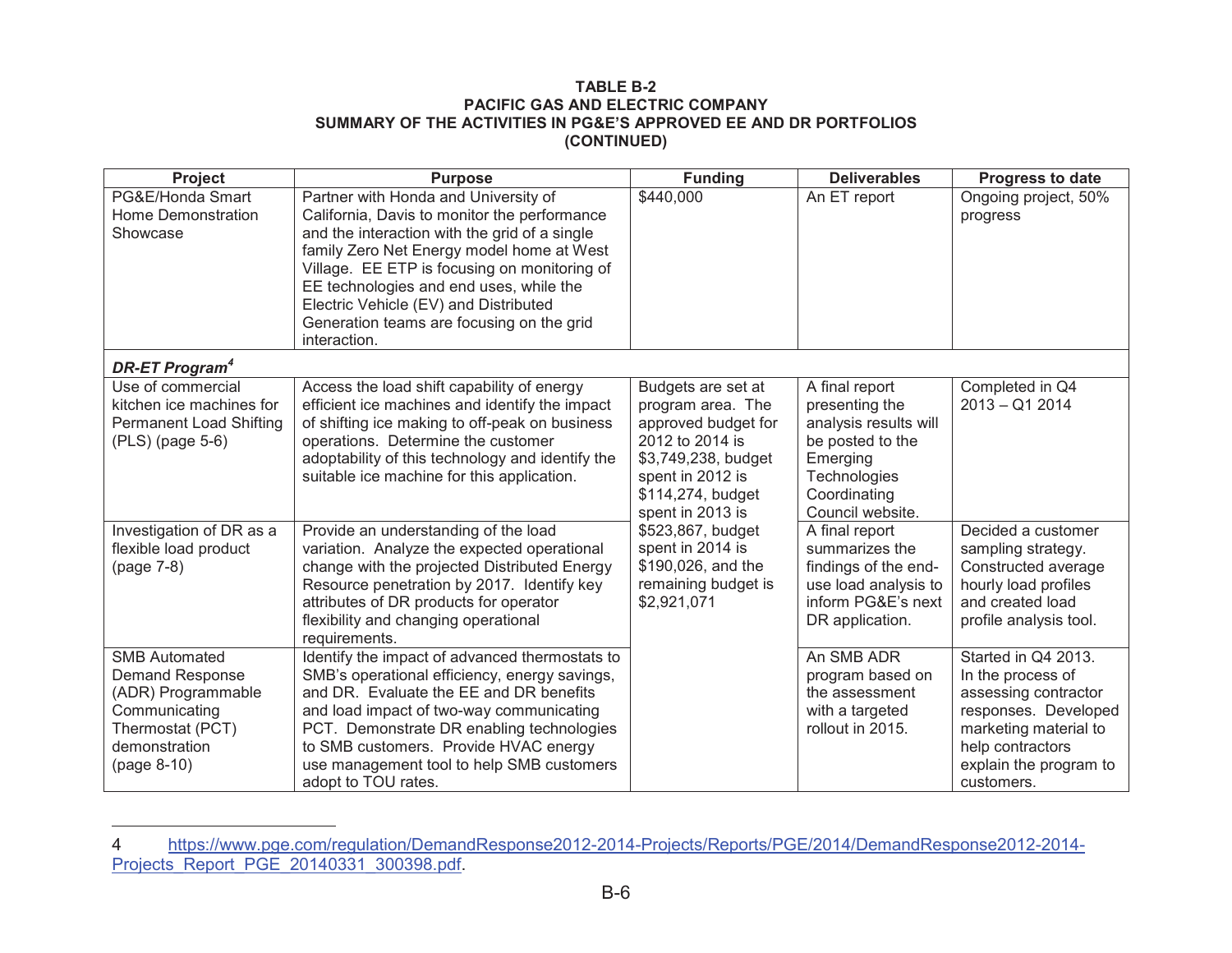#### **TABLE B-2 PACIFIC GAS AND ELECTRIC COMPANY SUMMARY OF THE ACTIVITIES IN PG&E'S APPROVED EE AND DR PORTFOLIOS (CONTINUED)**

| Project                                   | <b>Purpose</b>                                    | <b>Funding</b> | <b>Deliverables</b>  | Progress to date                      |
|-------------------------------------------|---------------------------------------------------|----------------|----------------------|---------------------------------------|
| Assessment of tools for                   | Develop criteria metrics for evaluating energy    |                | A final report based | Performed a market                    |
| predicting commercial                     | information tool in supporting commercial         |                | on a field test      | survey. Started                       |
| building electricity                      | building enrollment and participation in DR       |                | during the 2014      | soliciting vendor of                  |
| demand (page 10-11)                       | programs. Test the tool performance in            |                | season.              | primary interest for                  |
|                                           | predicting whole building electricity demand      |                |                      | field tests.                          |
|                                           | on non-DR and DR event days.                      |                |                      |                                       |
| Assessment of Plug-in                     | Analyze the charging patterns of                  |                | An analysis used to  | Processed the PEV                     |
| Electric Vehicle (PEV)                    | commercially-sited PEV charging to determine      |                | inform the PG&E's    | charging data.                        |
| commercial charging                       | the potential of commercial PEV charging as a     |                | next DR application  | Created vehicle                       |
| station usage patterns                    | reliable DR resource.                             |                |                      | activity profiles for                 |
| (page 11-12)                              |                                                   |                |                      | analysis.                             |
| Development of                            | Develop a tool to estimate the DR potential of    |                | An internal tool and | Developed an internal                 |
| agricultural irrigation DR                | agricultural pumps when processing DR             |                | an external web-     | version of the tool for               |
| estimation tool                           | technology incentive applications.                |                | based tool.          | testing.                              |
| (page 12-14)                              |                                                   |                |                      |                                       |
| Analysis of the costs and                 | Determine and quantify the costs, benefits,       |                | A final report       | Collected and                         |
| benefits of transitioning                 | and challenges of transitioning customers         |                | presenting the       | analyzed legacy                       |
| OpenADR 1.0 customers                     | from OpenADR 1.0 to OpenADR 2.0.                  |                | analysis results.    | installations data.                   |
| to OpenADR 2.0                            |                                                   |                |                      | Recruiting customers                  |
| (page 14-15)<br>Participation in Electric | PS170B project set is to assess, test, and        |                | Utilize the best     | for the study<br>Attended two Program |
| Power Research                            | demonstrate the application of various            |                | practices and        | Advisory meetings                     |
| Institute (EPRI) Project                  | technological advances such as integrated         |                | findings of 170B to  | held in 2013 and one                  |
| Set (PS)170B research                     | energy management control systems, linking        |                | develop new DR       | so far in 2014. Met                   |
| into DR and PLS                           | load-control technology with smart end-use        |                | programs and         | with EPRI on multiple                 |
| technology adoption                       | devices to enable more sophisticated and          |                | technologies.        | occasions to discuss                  |
| (page 15-16)                              | effective demand response, PLS techniques.        |                |                      | project details and                   |
|                                           | Address the decision criteria for developing a    |                |                      | provide input on                      |
|                                           | demand response portfolio in the context of       |                |                      | <b>PS170B.</b>                        |
|                                           | retail and wholesale market structures.           |                |                      |                                       |
| Development of                            | Develop and implement DR training and             |                | Educational          | Identified potential                  |
| customer outreach and                     | outreach for customers and project sponsors       |                | material and         | opportunities to                      |
| training for new                          | pursuing the new LEED DR credits to get           |                | training sessions at | include DR in future                  |
| Leadership in Energy                      | access to an important audience of key            |                | the PEC and          | <b>LEED</b> training                  |
| and Environmental                         | groups of professionals who would otherwise       |                | across PG&E's        | seminars.                             |
| Design (LEED) DR credit                   | be more difficult for the utility to engage with. |                | service territory.   |                                       |
| (page 16-17)                              |                                                   |                |                      |                                       |